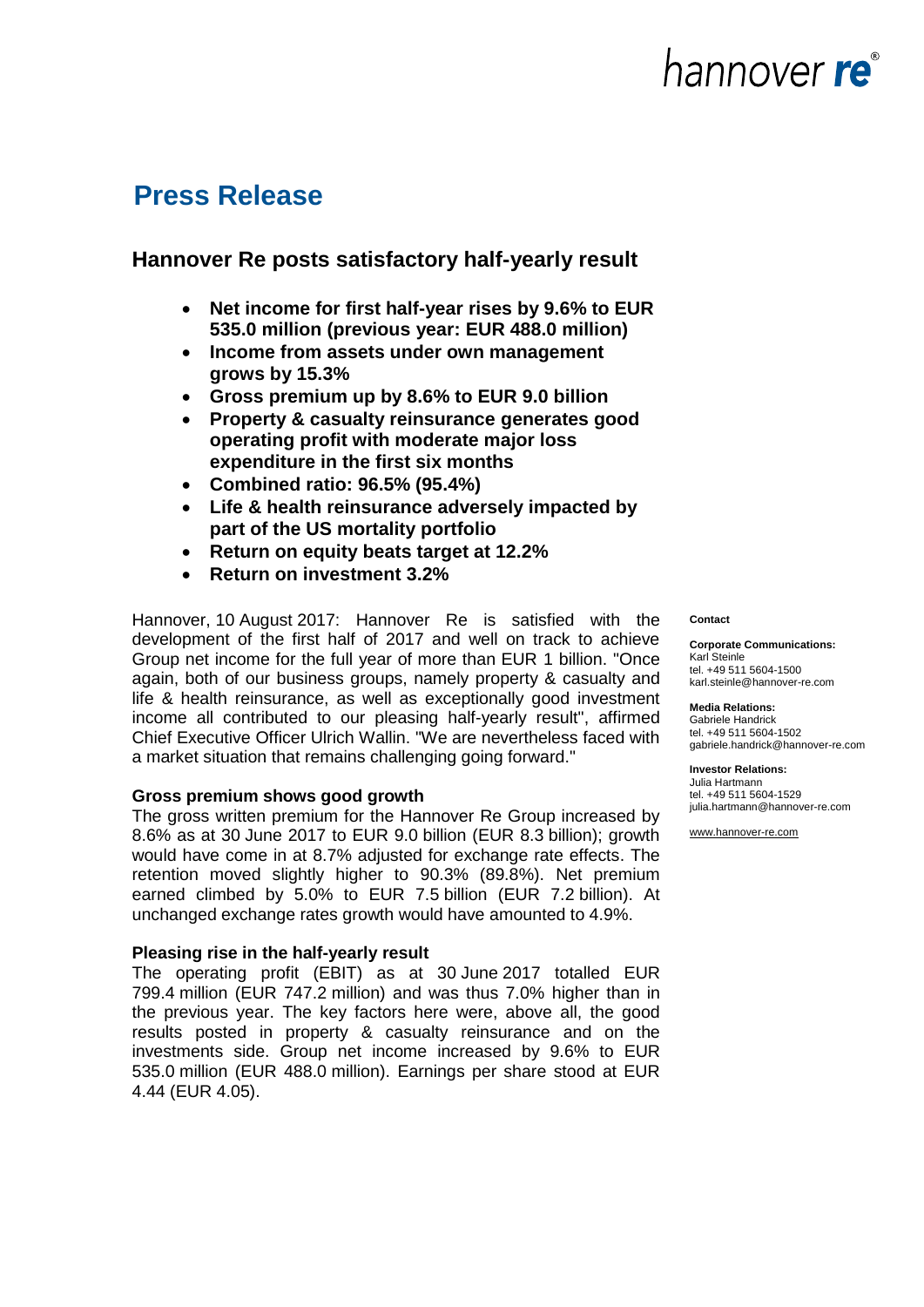# nannover re<sup>®</sup>

#### **Property & casualty reinsurance delivers solid profit contribution**

Market conditions in property and casualty reinsurance remain intensely competitive: an excess supply of reinsurance and additional providers from the insurance-linked securities (ILS) market, along with the absence of large losses, combined to put prices and conditions under pressure. Nevertheless, Hannover Re again benefited from its selective and margin-driven underwriting policy. Gross written premium grew by a substantial 17.3% as at 30 June 2017 to reach EUR 5.4 billion (EUR 4.6 billion); the increase would have been 16.9% after factoring out exchange rate effects. The main driver was once again the rise in demand for structured reinsurance solutions in Europe and North America, which more than made up for premium declines in other areas. The retention was slightly higher than in the previous year's period at 89.4% (88.2%). Net premium earned climbed by a thoroughly gratifying 12.4% to EUR 4.3 billion (EUR 3.8 billion); at constant exchange rates growth would have amounted to 11.8%.

While major loss expenditure in the first quarter had come in slightly under budget, the second quarter passed off entirely without large losses. In keeping with past practice, the unused part of the budget was not released to income but was instead allocated to the reserves for claims that have been incurred but not yet reported, hence boosting the large loss budget for potential loss events that may occur in the second half of the year. Altogether, the total expenditure from large loss events as at 30 June 2017 amounted to just EUR 122.9 million, a figure well below the level of the comparable period (EUR 352.7 million).

Effects of the change in the discount rate for compensation payments associated with personal injury claims in the United Kingdom ("Ogden rate") again made themselves felt in the second quarter of 2017. Hannover Re has booked loss reserves of altogether EUR 291 million for the first half-year. In view of the very adequate, prudent level of its reserves, the company was able overall to offset the establishment of these additional reserves.

Against a backdrop of slightly above-average frequency losses, the underwriting result for property & casualty reinsurance decreased by 10.5% to EUR 149.0 million (EUR 166.4 million), but it nevertheless remains on an adequate level. The combined ratio is still positive at 96.5% (95.4%); the modest increase can be attributed to the vigorous growth in structured reinsurance. The operating profit (EBIT) rose 12.7% on the back of further very good investment income to EUR 634.3 million (EUR 562.9 million). Group net income increased by a substantial 17.4% to EUR 444.0 million (EUR 378.1 million). Earnings per share amounted to EUR 3.68 (EUR 3.14).

#### **Expectations in life & health reinsurance partially fulfilled**

Developments in life & health reinsurance were not entirely satisfactory: following on from an adequate first quarter, the second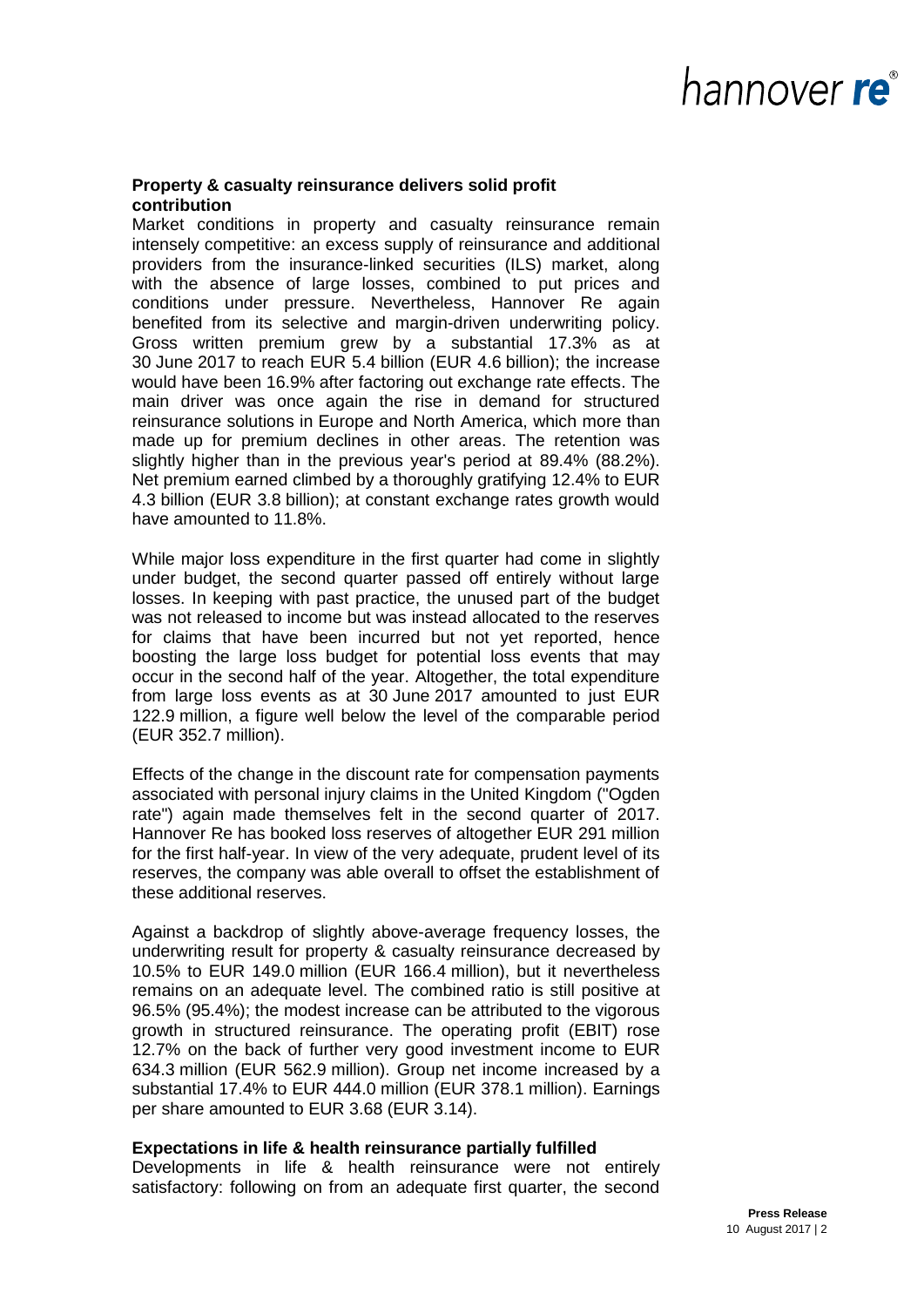## nannover re®

quarter fell short of expectations. Gross written premium showed a modest decline of 2.4% as at 30 June 2017 to EUR 3.6 billion (EUR 3.7 billion); the decrease would have been 1.5% adjusted for exchange rate effects. The retention remained virtually stable at 91.6% (91.8%). Net premium earned contracted by 3.6% to EUR 3.2 billion (EUR 3.3 billion). At constant exchange rates it would have fallen by 3.1%.

Market conditions in life and health reinsurance remain challenging, although attractive business opportunities opened up in some regions and new product segments. Demand among life and annuity insurers for reinsurance solutions offering capital relief has surged sharply, as a consequence of which financial solutions business again fared very well.

In US mortality business, on the other hand, the picture was a mixed one because positive profit contributions were again overshadowed by a higher-then-expected mortality for older underwriting years. The operating result (EBIT) for life & health reinsurance declined by 7.8% as at 30 June 2017 to EUR 165.2 million (EUR 179.1 million). Group net income contracted by 12.6% to EUR 114.2 million (EUR 130.6 million). Earnings per share amounted to EUR 0.95 (EUR 1.08).

#### **Investment income beats target despite challenging climate**

Capital market conditions remain difficult on account of the protracted low level of interest rates. Principally reflecting the increased strength of the euro against the US dollar, the portfolio of assets under own management contracted in the first half of 2017 to EUR 40.4 billion (31 December 2016: EUR 41.8 billion). Ordinary investment income recorded significant growth of 11.8% to reach EUR 635.1 million (EUR 568.0 million). The key driver here was income – in some cases non-recurring – booked from private equity and real estate investments. Interest on funds withheld and contract deposits decreased to EUR 123.4 million (EUR 175.6 million). Realised gains were roughly on the level of the previous year's period at EUR 83.4 million (EUR 79.5 million). The impairments taken in the period under review were once again very minimal at EUR 23.1 million (EUR 48.1 million).

Altogether, income from assets under own management increased by a very pleasing 15.3% as at 30 June 2017 to EUR 656.0 million (EUR 569.2 million), equivalent to an annualised return of 3.2%. Net investment income including interest on funds withheld and contract deposits increased by 4.6% to EUR 779.4 million (EUR 744.8 million).

#### **Shareholders' equity remains on a robust level**

The shareholders' equity of Hannover Re showed a modest decrease to EUR 8.6 billion as at 30 June 2017 (31 December 2016: EUR 9.0 billion). The principal reasons here were the dividend payment of around EUR 600 million and exchange rate effects. The annualised return on equity came in above target at 12.2% (31 December 2016: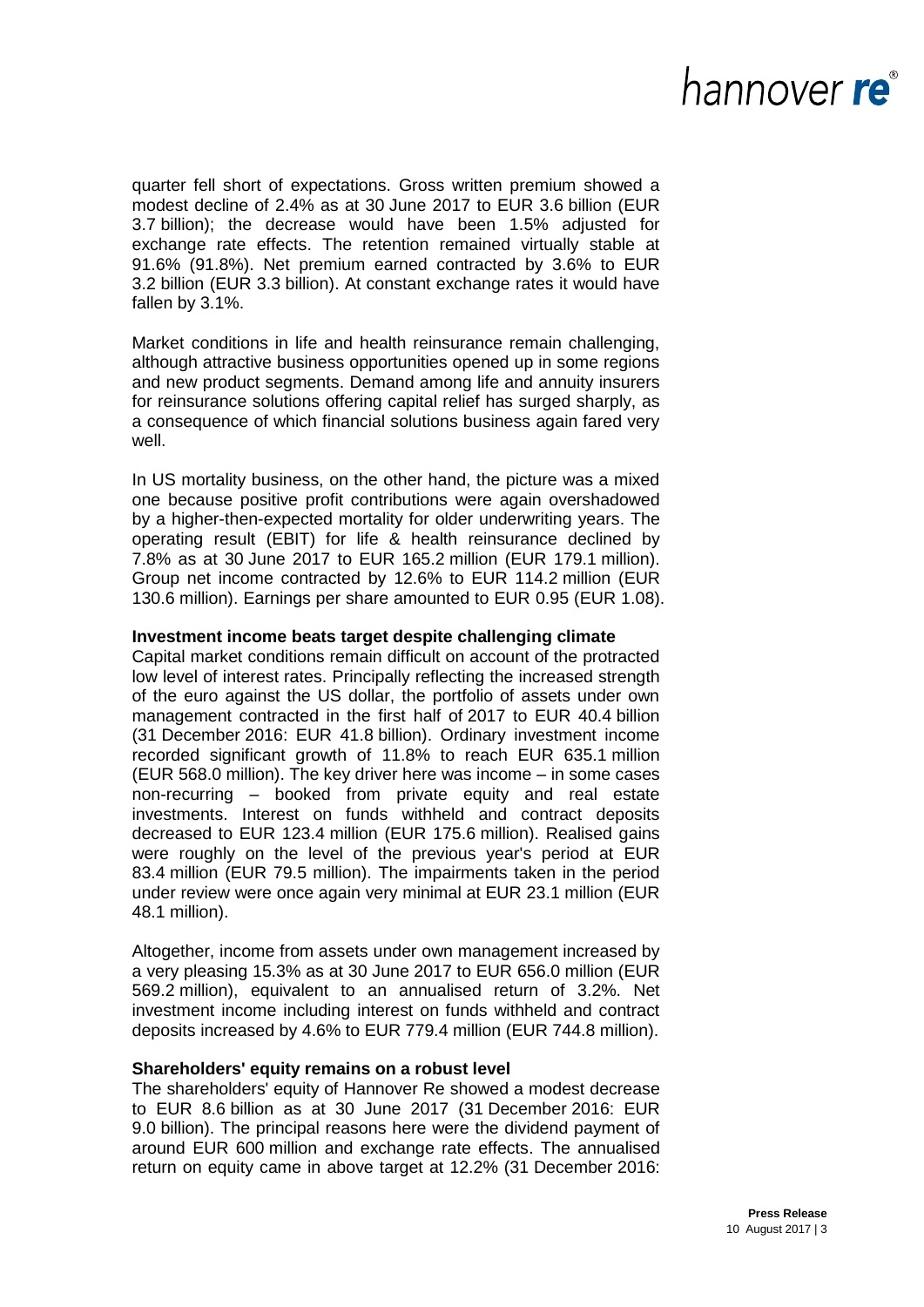## nannover re®

13.7%). The book value per share closed at EUR 71.00 (31 December 2016: EUR 74.61).

#### **Capital adequacy ratio significantly above requirements**

The capital adequacy ratio for the Hannover Re Group calculated in accordance with the standards of Solvency II amounted to 243% as at 31 March 2017 and was thus higher than the level as at 31 December 2016 (230%).

#### **Outlook for 2017**

Despite the challenging environment in international (re)insurance business and on the capital market, Hannover Re expects to continue operating with sustained success going forward. The half-yearly result reinforces this assumption and confirms the profit guidance for 2017.

In *property & casualty reinsurance* Hannover Re expects the underwriting result for the full 2017 financial year to come in on a level that will still be good despite the protracted soft market. The company continues to target a combined ratio of less than 96%. The EBIT margin for property & casualty reinsurance should again be at least 10%.

As had been anticipated, the renewals in property & casualty reinsurance as at 1 June and 1 July 2017 were highly competitive. The bulk of business in Australia and New Zealand, part of the North American portfolio, natural catastrophe risks and some areas of credit and surety business are traditionally renewed at this time of year. In Australia and New Zealand appreciable premium erosion was observed under programmes that had been spared losses, although significant price increases were booked for loss-impacted treaties. This was especially true in Australia as a consequence of cyclone "Debbie" and in New Zealand following the earthquake in Christchurch. In North America, despite the pressure on rates, the outcome of the renewals was satisfactory overall with a premium increase of around 15%. All in all, the total portfolio up for renewal showed pleasing premium growth of roughly 10%.

In *life & health reinsurance* Hannover Re anticipates further demand for reinsurance solutions providing solvency relief. Not only that, the longevity sector continues to develop briskly around the world, offering very attractive growth potential for the company. In Asia, too, a diverse range of business opportunities are emerging that the company is cultivating in a dialogue with its customers. Hannover Re continues to aim for a value of new business in excess of EUR 220 million. The targeted EBIT margins remain unchanged at 2% for financial solutions and longevity business and 6% for mortality and morbidity business. As early as the third quarter, however, Hannover Re will take a charge to income of roughly USD 50 million from the commutation of US mortality treaties as part of its portfolio management activities: while this will ease the strain accordingly on subsequent years, the 2017 financial year will be adversely impacted.